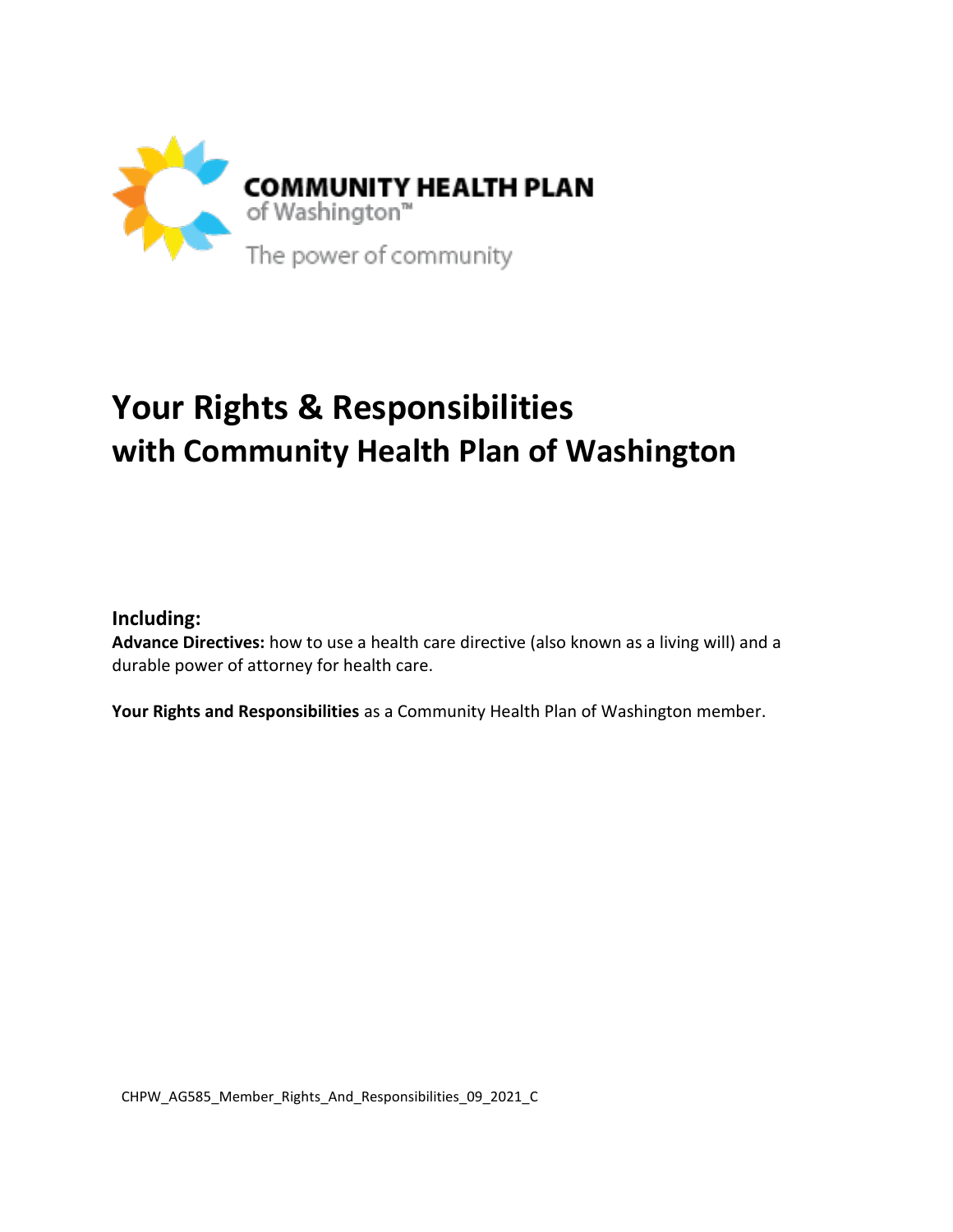# **Contents**

| Advance Directives and Physician Orders for Life Sustaining Treatment (POLST)  3 |  |
|----------------------------------------------------------------------------------|--|
|                                                                                  |  |
|                                                                                  |  |
|                                                                                  |  |
|                                                                                  |  |
|                                                                                  |  |
|                                                                                  |  |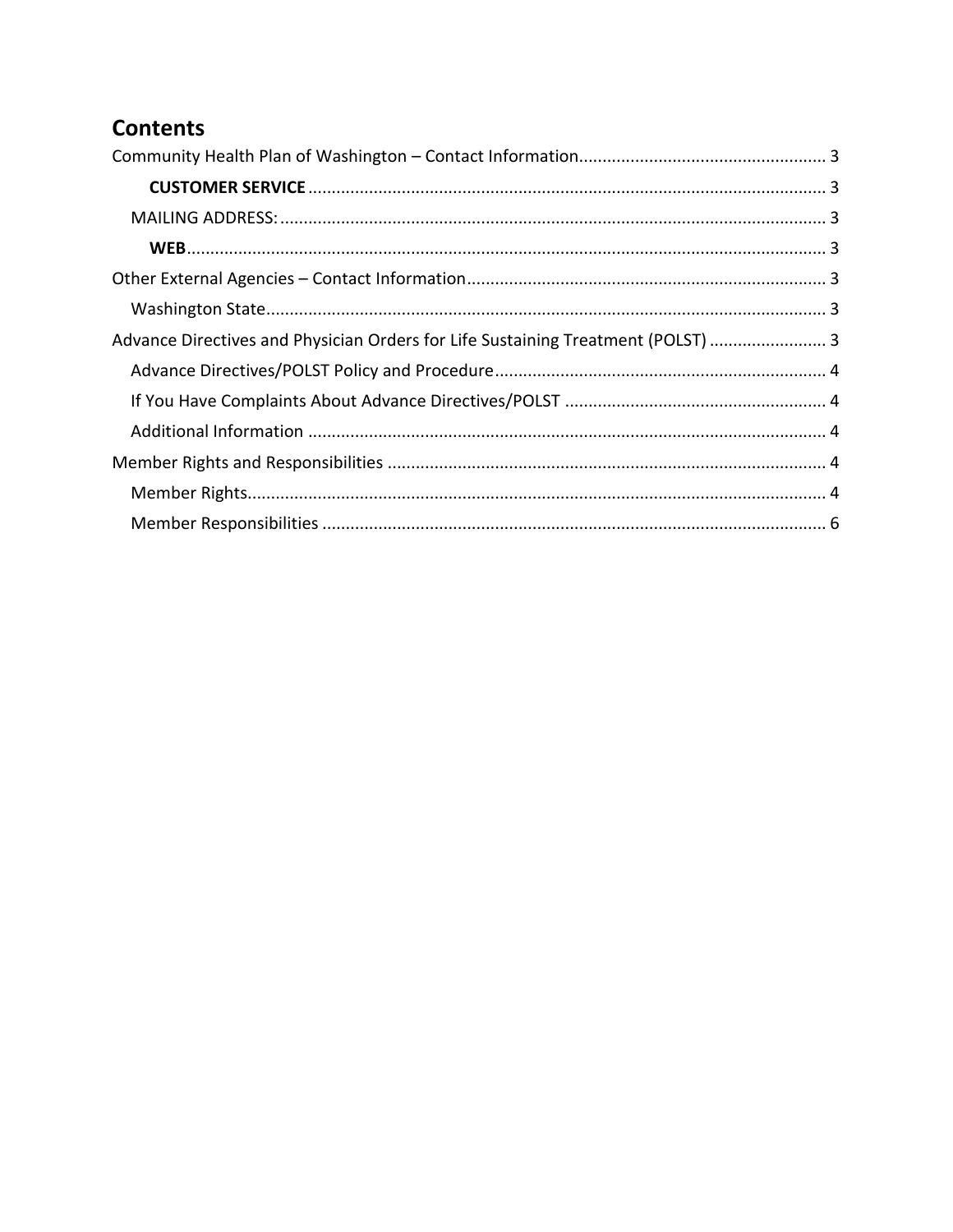### <span id="page-2-0"></span>**Community Health Plan of Washington – Contact Information**

### <span id="page-2-1"></span>**CUSTOMER SERVICE**

Washington Apple Health Integrated Managed Care (Medicaid)

- Hours: 8:00 am ‐ 5:00 pm PST, Monday Friday
- Email: [CustomerCare@chpw.org](mailto:CustomerCare@chpw.org)
- Call toll‐free 1‐800-440-1561, (TTY Relay: 7-1-1)

#### <span id="page-2-2"></span>**MAILING ADDRESS:**

Community Health Plan of Washington 1111 Third Ave, Suite 400 Seattle, WA 98101

**PHONE:** 206‐521‐8830

#### <span id="page-2-3"></span>**WEB**

Washington Apple Health Integrated Managed Care: <https://www.chpw.org/>

### <span id="page-2-4"></span>**Other External Agencies – Contact Information**

#### <span id="page-2-5"></span>**Washington State**

To learn about your rights under the law, call the Washington State Office of the Insurance Commissioner at: 1-800-562-6900.

If you have a problem or concern, call the Washington State Department of Health Consumer Hotline at: 1-800-525-0127.

## <span id="page-2-6"></span>**Advance Directives and Physician Orders for Life Sustaining Treatment (POLST)**

An advance directive gives written instructions about your future medical care in case something happens to you and you are unable to tell someone your medical wishes. For the state of Washington, this written instruction takes the form of two (2) documents:

- 1. A Health Care Directive (known as a Living Will); and
- 2. A Durable Power of Attorney for Health Care.

If you are seriously ill or in very poor health, your health care provider can use the Portable Orders for Life-Sustaining Treatment (POLST) to represent your wishes for future care as clear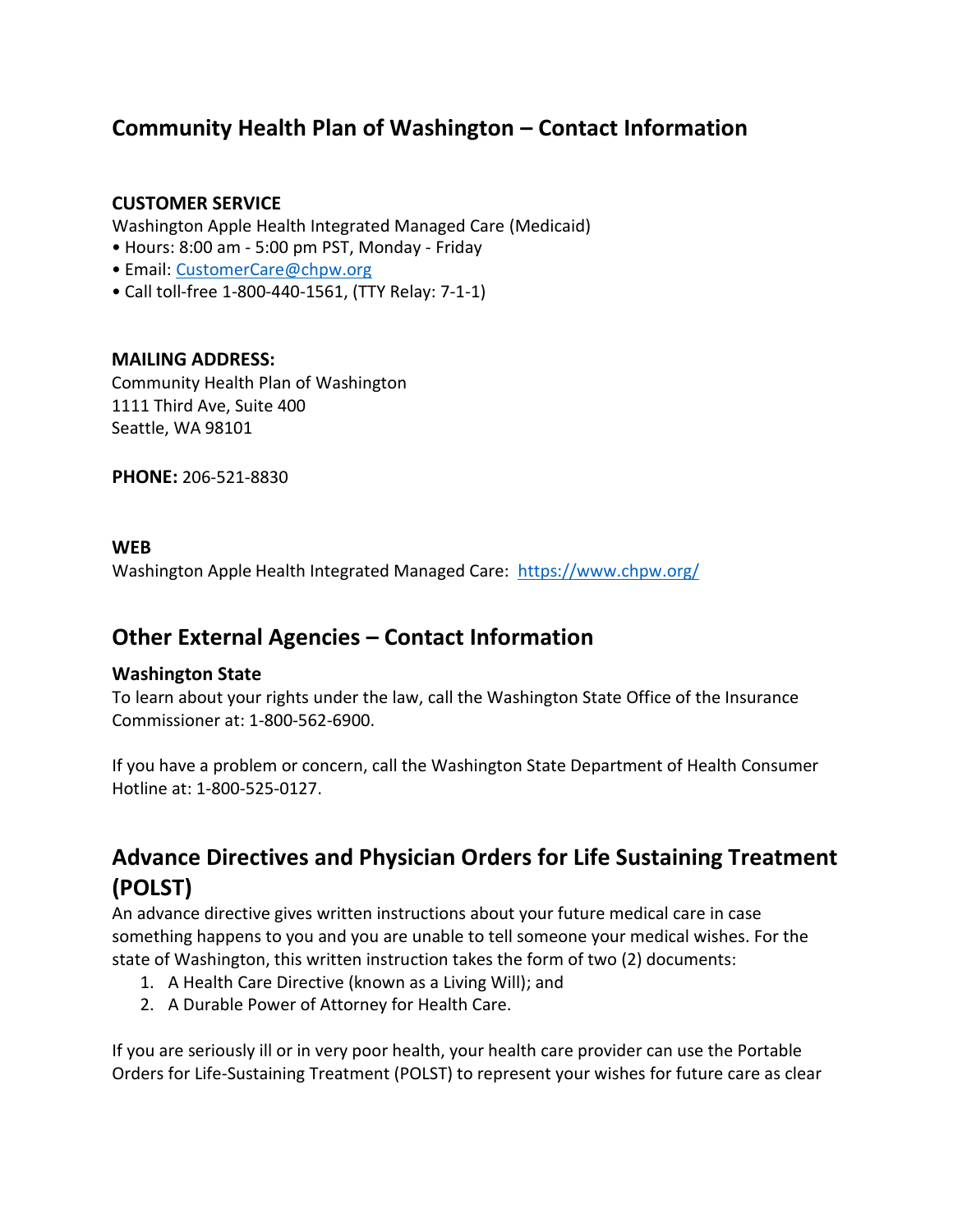and specific medical orders, indicating what types of life-sustaining treatment you want or do not want in the case of a medical emergency.

You have certain rights with an Advance Directive and a POLST:

- The right to make your own decisions about your medical care.
- The right to accept or refuse surgical or medical treatment.
- The right to have an Advance Directive or POLST.
- The right to cancel an Advance Directive or POLST at any time.

### <span id="page-3-0"></span>**Advance Directives/POLST Policy and Procedure**

Anyone who requests Community Health Plan of Washington's (CHPW's) Advance Directives/POLST policy and procedure will be provided a copy by calling the CHPW Customer Service department. This policy and procedure are available online at [https://www.chpw.org/member-center/member-rights/advance-directive/.](https://www.chpw.org/member-center/member-rights/advance-directive/)

### <span id="page-3-1"></span>**If You Have Complaints About Advance Directives/POLST**

If you think CHPW or its providers, contractors, vendors, or business associates are not complying with the state of Washington's Advance Directives/POLST guidance, you may file a grievance. For information about filing a grievance or complaint, refer to the Grievance and Appeal Process.

### <span id="page-3-2"></span>**Additional Information**

More information, resources, and forms about your Advance Directive rights are on the Washington State Medical Association Advance Directives Q&A webpage located at: [https://wsma.org/WSMA/Resources/Advance\\_Care\\_Planning/POLST/WSMA/Resources/Advan](https://wsma.org/WSMA/Resources/Advance_Care_Planning/POLST/WSMA/Resources/Advance_Care_Planning/POLST/POLST.aspx) ce Care Planning/POLST/POLST.aspx.

### <span id="page-3-3"></span>**Member Rights and Responsibilities**

### <span id="page-3-4"></span>**Member Rights**

Your right to get information about the plan, services, practitioners and providers and member rights and responsibilities.

- You have a right to ask for information in writing about your rights and responsibilities.
- You have a right to have information about your health care plan and its services explained to you in a way you will understand, and in a different language if necessary.
- You have a right to no‐cost interpreters during scheduled health care visits and to have interpreters when you interact with CHPW. This includes members who are deaf, deaf/blind, or hard of hearing.
- You have a right to know the name, title, and qualifications of the practitioners, providers, and staff who care for you.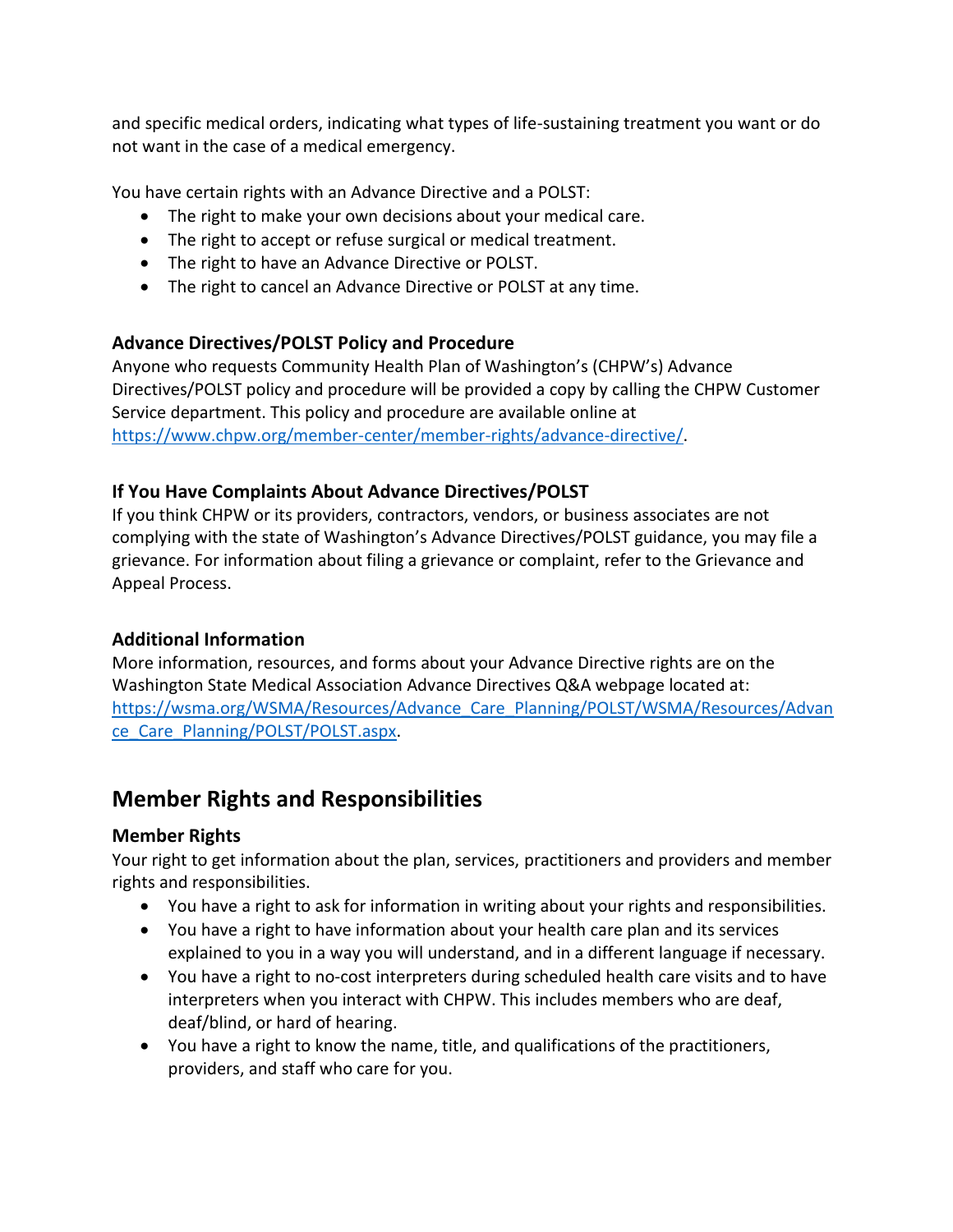- You have a right to get information in writing about what you must do to see a provider other than your primary care provider (PCP).
- You have a right to ask for information in writing about what you must do when you need CHPW's approval for health care services.
- You have a right to get information in writing about CHPW's organizational structure and operations.
- You have a right to get information in writing about how we pay doctors and hospitals.
- You have a right to get information in writing about if we pay providers extra for certain care (physician incentive programs).
- You have a right to ask for information in writing about which medical service you used and showing how CHPW paid for a service.
- You have a right to request copies of your medical record and ask for changes when necessary.
- You have a right to know that the government has set standards for safe and effective pharmacy services.
- You have a right to know what drugs are covered by CHPW. For more information, ask for a copy of the *Community Health Plan of Washington Drug Formulary* by calling Customer Service.
- You have a right to get information in writing about How we report how well we do with your care. We measure our performance using the Healthcare Effectiveness Data Information Set, or HEDIS. You may ask to see the HEDIS data and have someone explain what the information means. For more information, contact Customer Service.
- You have a right to be treated with dignity and respect and right to privacy.
- You have a right to be given care and service that go along with your values and beliefs.
- You have a right to get services without being discriminated against.
- You have a right to expect CHPW and your providers to protect your privacy. (Refer to your Notice of Privacy Practices located at [https://www.chpw.org/member](https://www.chpw.org/member-center/member-rights/)[center/member-rights/.](https://www.chpw.org/member-center/member-rights/)
- You have a right to have your wishes for your future medical care made known to others if you are too sick to let them know. This includes the right to choose a person to make medical decisions for you if you are unable to do so. You can do this with a living will, a durable power of attorney for health care, or both.
- You have a right to refuse treatment and be told what might happen with your health.
- You have a right to refuse to take part in experimental research.
- You have a right to get information about other health care options available from CHPW.
- You have a right to get information about what you must do when you need an authorization for health care services.
- You have a right to candidly discuss with your provider the right for medically necessary treatment options for your health condition, including the risks involved, regardless of cost or coverage.
- You have a right to get a second opinion from another CHPW provider.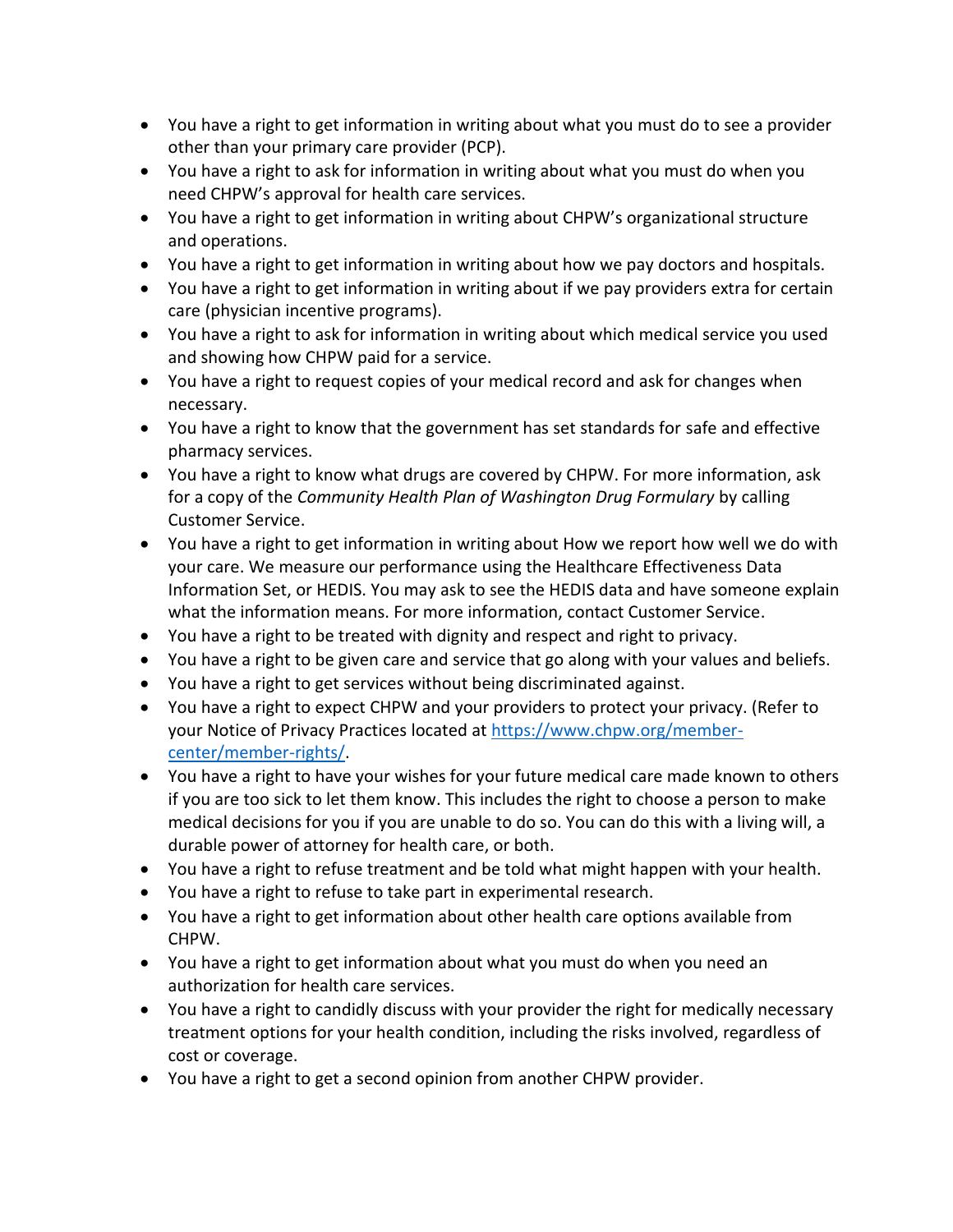Your right to voice complaints or file an Appeal about the organization or the care it provides.

- You have a right to tell us your complaints or to appeal decisions about your health care or about CHPW without fear that you may not be able to receive care in the future.
- You have a right to be told about our grievance process if you have a complaint. You also have the right to get an answer to your complaint in a timely manner.
- You have a right to get a copy of our grievance policy. This will tell you how to file an appeal if you disagree with one of our decisions or if you are dissatisfied with your health care. See the Grievances and Appeal Process for your program.
- You have a right to get a review of an appeal decision.

Your right to make recommendations regarding the CHPW's Member Rights and Responsibilities policy.

• You have a right to recommend changes to CHPW policies and procedures, including the policy about your rights and responsibilities and our policy on advance directives. For information about how to recommend changes, please call CHPW's Customer Service Department.

Your right to safe and timely health care.

- You have a right to get care and service in a safe, comfortable, and clean environment.
- You have a right to get proper and timely health care, including emergency services, 24 hours a day, 7 days a week.

Your right to choose your providers and your health plan.

- You have a right to get care from a CHPW provider.
- You have a right to choose your primary care clinic, ask for a PCP, or change providers as often as once a month, at any time during the month. (The change is effective the first day of the following month after you call to change your PCP)
- You have a right to self-refer yourself to a CHPW women's health care provider.
- You have a right to choose a behavioral Health Care provider.

### <span id="page-5-0"></span>**Member Responsibilities**

Your responsibility to supply information CHPW and its providers need to provide care.

- You have a responsibility to give complete and correct facts to your practitioners, providers, and CHPW about your health history, current health status, and changes in your symptoms.
- You have a responsibility to let us know if you have a living will or a durable power of attorney for health care.
- You have a responsibility to tell us your suggestions for improvements, concerns, and complaints.

Your responsibility to understand your health problems and participate in developing mutually agreed upon treatment goals.